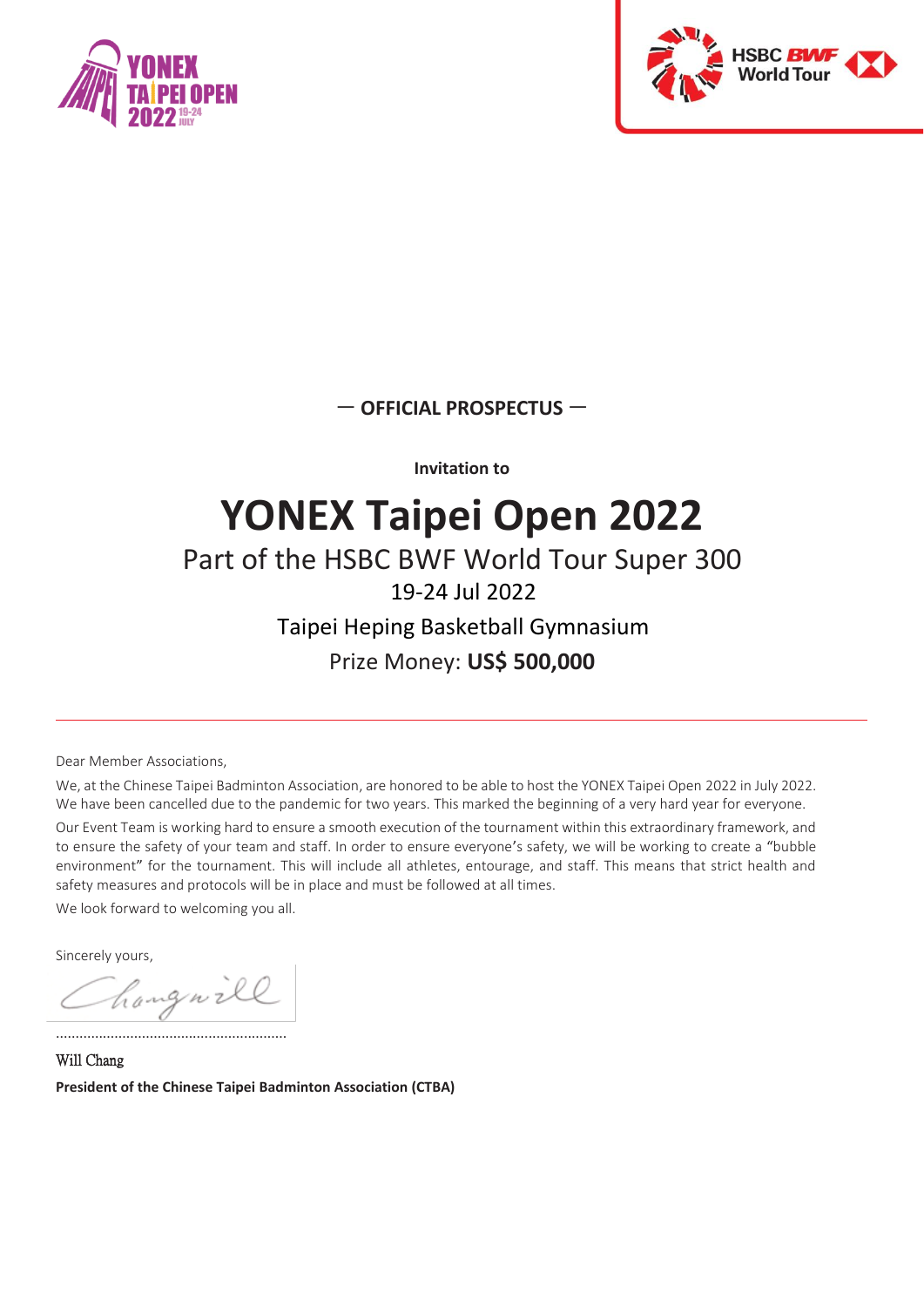



## **1. General Details**

| <b>Organizer</b>                   | Chinese Taipei Badminton Assoocition<br>Room 810, No. 20, Zhulun St., Taipei City 10489, Chinese Taipei<br>T: +886 2 87711440<br>F: +886 2 27522740<br>E-Mail: sheenaliu@ctb.org.tw<br>W: www.ctb.org.tw/index.asp                                                                                                                                                              |
|------------------------------------|---------------------------------------------------------------------------------------------------------------------------------------------------------------------------------------------------------------------------------------------------------------------------------------------------------------------------------------------------------------------------------|
| <b>Sanction</b>                    | <b>Badminton World Federation (BWF)</b>                                                                                                                                                                                                                                                                                                                                         |
| <b>Date</b>                        | 19th - 24th July 2022                                                                                                                                                                                                                                                                                                                                                           |
| <b>Competition</b><br><b>Venue</b> | Taipei Heping Basketball Gymnasium<br>No.28, Ln. 76, Dunnan St., Da'an Dist., Taipei City 106, Chinese Taipei<br>Venue website: http://www.tpehpbasketball.com.tw/                                                                                                                                                                                                              |
| <b>Media Links</b>                 | Website: http://www.chinesetaipeiopen.com<br>@CTBAnew<br>$\blacksquare$ ctbadminton<br>@ctbadminton<br>(ဝ)                                                                                                                                                                                                                                                                      |
| <b>Referee Team</b>                | Referee:<br>Chris Lawrence (USA) / E-Mail: CCclawrence@aol.com<br><b>Deputy Referees:</b><br>Ashley Raju George (BRN) / E-Mail: ashley.bbsf@yahoo.com<br>Local Deputy Referee:<br>Chou Yu Chen (TPE) / E-Mail: gz20023@gmail.com                                                                                                                                                |
| <b>Main Contacts</b>               | Ms. Sheena Liu<br>E-Mail: sheenaliu@ctb.org.tw                                                                                                                                                                                                                                                                                                                                  |
| <b>Insurance</b><br>coverage       | Players and all members of the national delegation shall hold valid insurance for<br>damages of any nature caused to third parties. Such insurance shall cover bodily<br>injury, including medical and hospitalization expenses incurred in the host country,<br>as well as all expenses and costs associated to repatriating the injured party to its<br>country of residence. |
| <b>Indemnity</b>                   | To the extent permitted by applicable law, all players and members of the national<br>delegation shall release the BWF, the Tournament Organizer, and their respective<br>officers, officials, employees, agents, and representatives, from any and all liability,                                                                                                              |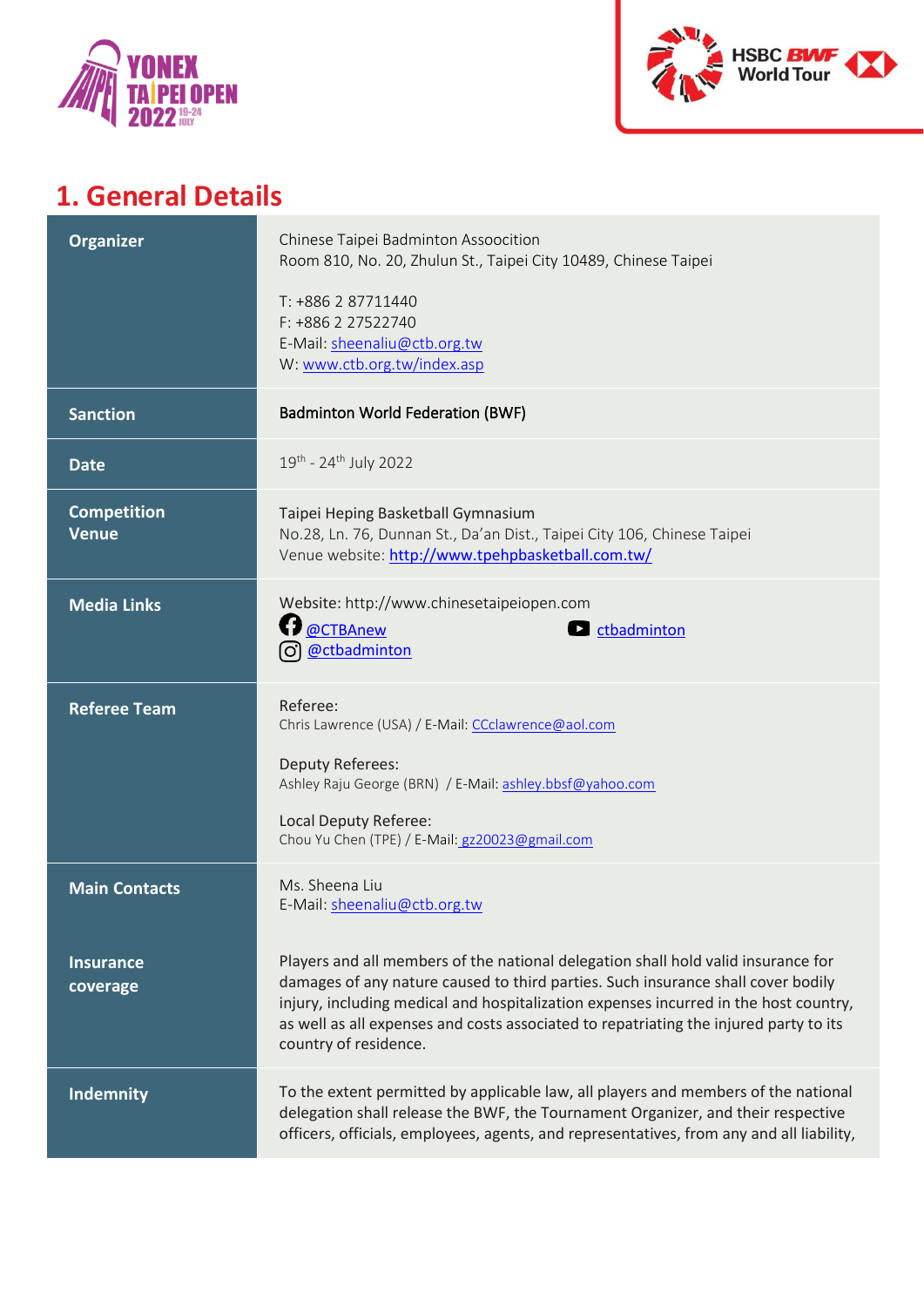



damage, loss, cost or expense that such players and members of the national delegation may incur as a result or in connection with their participation to the Tournament.

**Participant Agreement for Use of Photographs and Videos**

Players and all members of the national delegation shall agree to give the BWF and the Tournament Organizer full television and motion picture rights, including permission to film players and members of the national delegation during all matches and activities around the Tournament, for any commercial, news or other purpose together with the right to transfer such right, including without compensation.

### **2. Entry Details**

| <b>Regulations</b><br>(Conditions of<br>Play) | This tournament will be run in accordance with, but not limited to, the Badminton World<br>Federation (BWF) Statutes, General Competition Regulations (GCR), and BWF World<br>Tour Regulations. In the event of any dispute, the decision of the Tournament Referee<br>will be final.<br>This tournament will strictly enforce the Clothing, Equipment, and Advertising |                                                                                                 |  |
|-----------------------------------------------|-------------------------------------------------------------------------------------------------------------------------------------------------------------------------------------------------------------------------------------------------------------------------------------------------------------------------------------------------------------------------|-------------------------------------------------------------------------------------------------|--|
|                                               | Regulations as outlined in the BWF GCR 20 - 24. This includes restrictions of certain<br>per GCR 21.7.                                                                                                                                                                                                                                                                  | colors for shirts, shorts, and skirts to avoid issues with virtual advertising on TV courts, as |  |
| <b>Scoring System</b>                         | Best of three games to 21 points, as per the Laws of Badminton (BWF Statute 4.1)                                                                                                                                                                                                                                                                                        |                                                                                                 |  |
| <b>Instant Review</b><br><b>System</b>        | The Instant Review System (IRS) will available on Court 1 and is regulated as per BWF<br>Statute 4.1.8.                                                                                                                                                                                                                                                                 |                                                                                                 |  |
| <b>Key Dates</b>                              | <b>Entry Deadline</b>                                                                                                                                                                                                                                                                                                                                                   | Tuesday, 14 June 2022                                                                           |  |
|                                               | <b>World Ranking Date for M&amp;Q Report</b>                                                                                                                                                                                                                                                                                                                            | Tuesday, 14 June 2022                                                                           |  |
|                                               | <b>Publication Date for M&amp;Q Report</b>                                                                                                                                                                                                                                                                                                                              | Friday, 17 June 2022                                                                            |  |
|                                               | <b>World Ranking Date of Seeding Report</b>                                                                                                                                                                                                                                                                                                                             | Tuesday, 21 June 2022                                                                           |  |
|                                               | <b>Publication Date for Seeding Report</b>                                                                                                                                                                                                                                                                                                                              | Friday, 24 June 2022                                                                            |  |
|                                               | Last Date to Withdraw without Penalty                                                                                                                                                                                                                                                                                                                                   | Monday, 27 June 2022                                                                            |  |
|                                               | <b>Draw Date</b>                                                                                                                                                                                                                                                                                                                                                        | Tuesday, 28 June 2022                                                                           |  |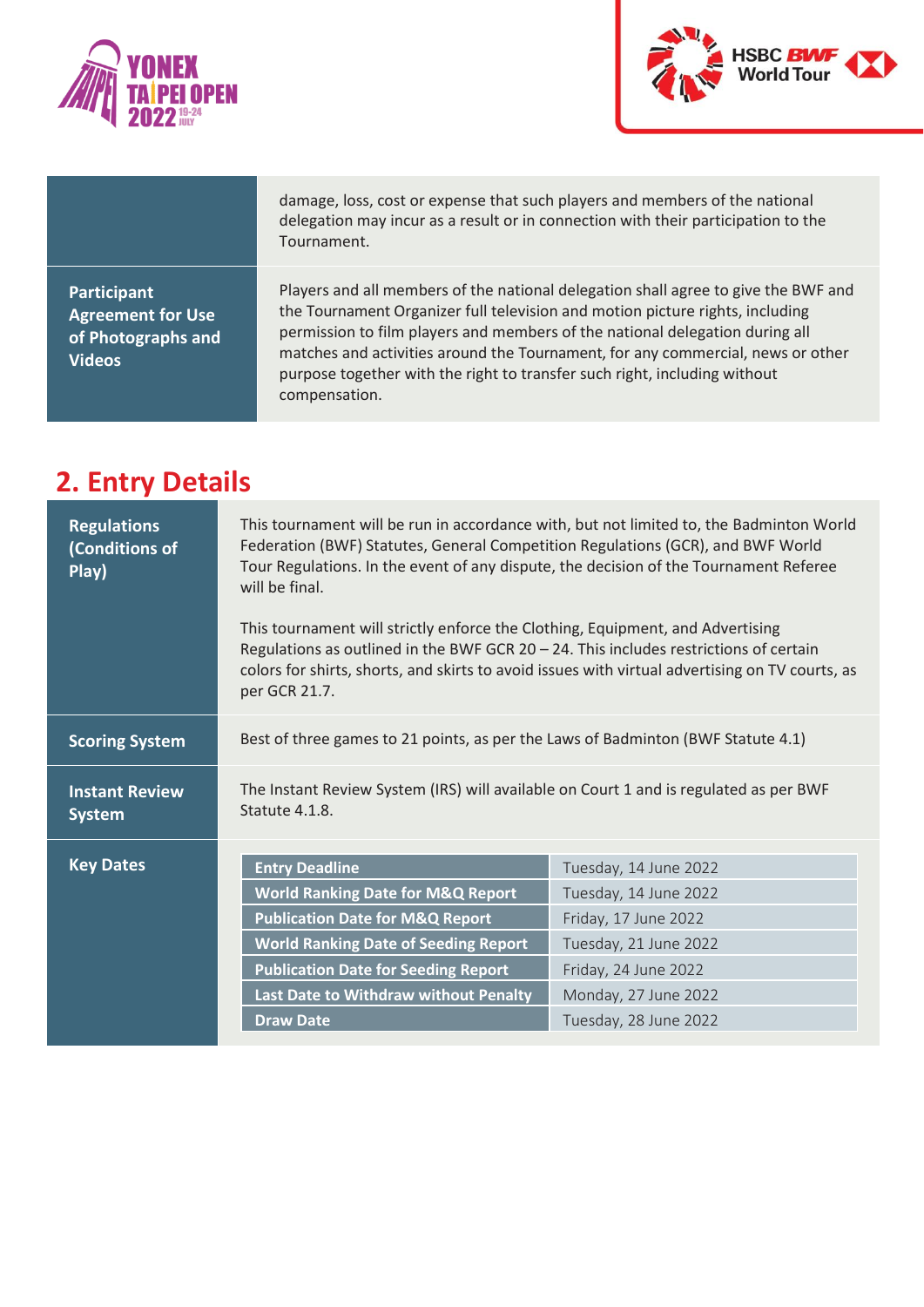



| Men's Singles<br>Women's Singles<br>Men's Doubles<br><b>Women's Doubles</b><br><b>Mixed Doubles</b><br>Online Entry-<br><b>International</b><br><b>Entries</b><br>A719DCF31AEF                                                 | <b>Direct Main Draw</b><br><b>Entries</b>                                                                                                                                                                                                                                                                                                                                                                                                                                                                                                                                                                                                                                                                                                                                                                                                                                                                                                                                           | <b>Qualifying Positions</b><br>for Main Draw | <b>Maximum Entries in</b><br><b>Qualifying Draw</b> |
|--------------------------------------------------------------------------------------------------------------------------------------------------------------------------------------------------------------------------------|-------------------------------------------------------------------------------------------------------------------------------------------------------------------------------------------------------------------------------------------------------------------------------------------------------------------------------------------------------------------------------------------------------------------------------------------------------------------------------------------------------------------------------------------------------------------------------------------------------------------------------------------------------------------------------------------------------------------------------------------------------------------------------------------------------------------------------------------------------------------------------------------------------------------------------------------------------------------------------------|----------------------------------------------|-----------------------------------------------------|
|                                                                                                                                                                                                                                | 28                                                                                                                                                                                                                                                                                                                                                                                                                                                                                                                                                                                                                                                                                                                                                                                                                                                                                                                                                                                  | $\overline{4}$                               | 16                                                  |
|                                                                                                                                                                                                                                | 28                                                                                                                                                                                                                                                                                                                                                                                                                                                                                                                                                                                                                                                                                                                                                                                                                                                                                                                                                                                  | 4                                            | 8                                                   |
|                                                                                                                                                                                                                                | 28                                                                                                                                                                                                                                                                                                                                                                                                                                                                                                                                                                                                                                                                                                                                                                                                                                                                                                                                                                                  | $\overline{4}$                               | 8                                                   |
|                                                                                                                                                                                                                                | 28                                                                                                                                                                                                                                                                                                                                                                                                                                                                                                                                                                                                                                                                                                                                                                                                                                                                                                                                                                                  | $\overline{4}$                               | 8                                                   |
|                                                                                                                                                                                                                                | 28                                                                                                                                                                                                                                                                                                                                                                                                                                                                                                                                                                                                                                                                                                                                                                                                                                                                                                                                                                                  | $\overline{4}$                               | 8                                                   |
| deadline.<br>If no objection is received by BWF by Thursday, 16 June 2022 at 23:59 hrs. BWF<br>Headquarters time, the entries shall be deemed to be correct. No complaints/objections<br>will be entertained after this point. | Entries for this tournament must be done by the Member Association using the BWF<br>Online Group Entry system, using the following link:<br>https://bwf.tournamentsoftware.com/tournament/1740FB7C-1DA6-41A8-BBE8-<br>If the Member Association requires a username and password to access the system,<br>please contact the BWF at the following email address:<br>s.ramachandran@bwf.sport or hj.yee@bwf.sport<br>The entry deadline is Tuesday, 14 June 2022 at 23:59, BWF Headquarters time (+08:00<br>hrs. GMT). Late entries will not be accepted.<br>After the entry deadline, the BWF Online Group Entry System will send notification to all<br>participating Member Associations confirming receipt of final entries.<br>Receipt of this notification is the conclusive evidence of receipt of entries before the<br>Member Associations should contact BWF immediately if such notice is not received by<br>Wednesday, 15 June 2022 at 12:00 hrs. BWF Headquarters time. |                                              |                                                     |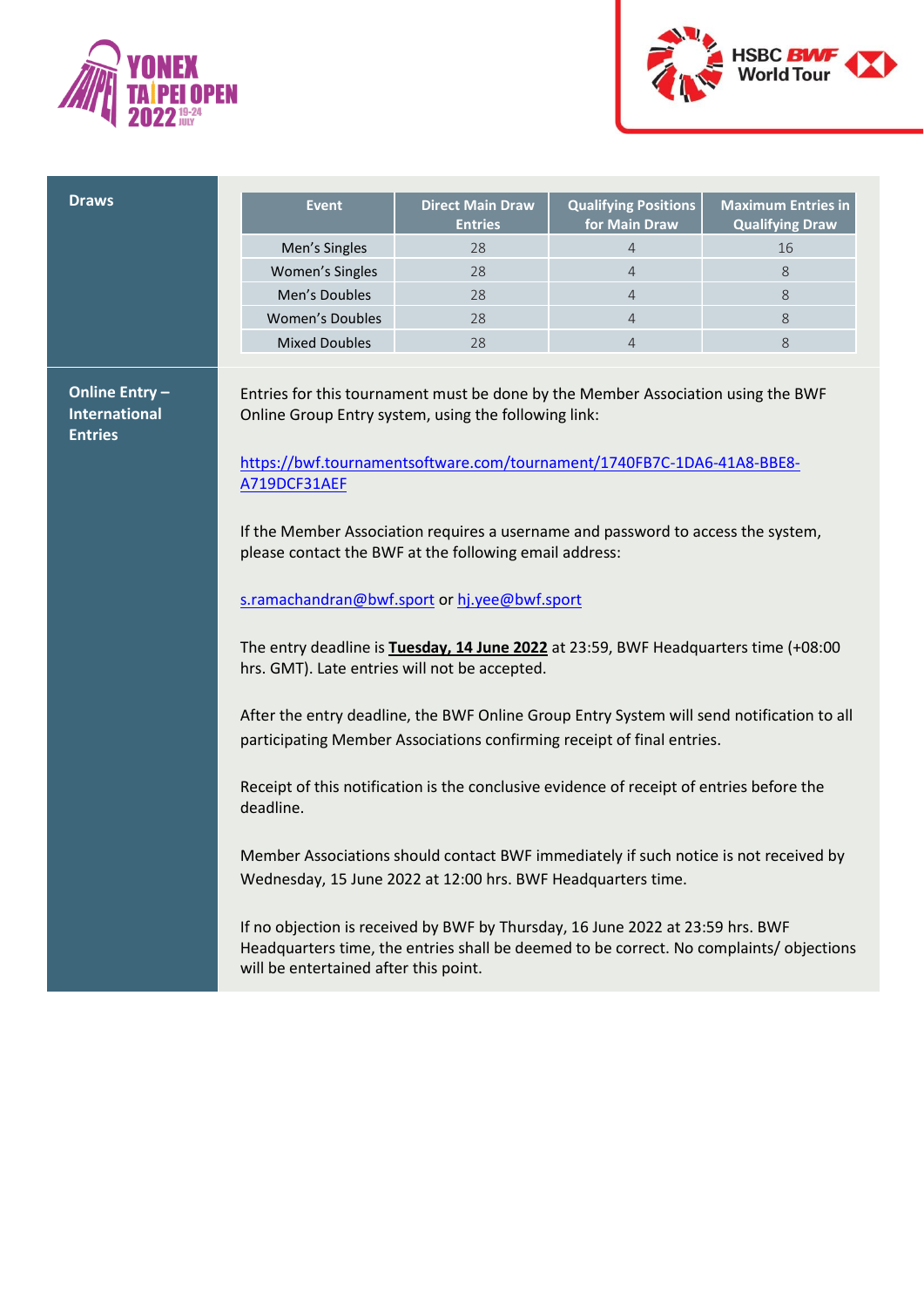



| <b>Withdrawals</b> | The management of withdrawals will be run in accordance with BWF GCR 13 and 14.                                                                                                                                                                                          |
|--------------------|--------------------------------------------------------------------------------------------------------------------------------------------------------------------------------------------------------------------------------------------------------------------------|
|                    | Member Associations can withdraw their entries through the BWF Online Group Entry<br>system until the last date of withdrawal without penalty (see Key Dates Section).                                                                                                   |
|                    | Withdrawals made after this date will incur a penalty in accordance with the BWF Table<br>of Offences and Penalties (BWF Statute 2.5).                                                                                                                                   |
|                    | Please ensure that the Tournament Referee and Host organizer are notified immediately<br>in writing, clearly stating the reason for the withdrawal.                                                                                                                      |
|                    | If a Member Association needs to withdraw any entries once players have arrived in the<br>host city, notification of withdrawal must be made by the Team Manager in person to<br>the Tournament Referee, or Deputy Referee(s), and must also be confirmed in writing to: |
|                    | Referee: Chris Lawrence (USA) / E-Mail: CCclawrence@aol.com<br>Deputy Referee: Ashley Raju George (BRN) / E-Mail: ashley.bbsf@yahoo.com<br>Host Organizer Contact: Ms. Sheena Liu / E-Mail: sheenaliu@ctb.org.tw                                                         |

### **3. Tournament Details**

**Prize Money** A prize fund of USD\$500,000 will be distributed in accordance with BWF Statute 5.3.5 and awarded as per the table below.

Noted: 20% of the prize money will be deducted according to local tax law

|                        | <b>Winner</b> | <b>Runner</b><br>Up | <b>Semi</b><br><b>Finalist</b> | <b>Quarter</b><br><b>Finalist</b> | Last 16   |
|------------------------|---------------|---------------------|--------------------------------|-----------------------------------|-----------|
| Men's Singles          | \$37,500      | \$19,000            | \$7,250                        | \$3,000                           | \$1,750   |
| Women's Singles        | \$37,500      | \$19,000            | \$7,250                        | \$3,000                           | \$1,750   |
| Men's Doubles          | \$39,500*     | \$19,000*           | \$7,000*                       | $$3,625*$                         | $$1,875*$ |
| <b>Women's Doubles</b> | \$39,500*     | $$19,000*$          | \$7,000*                       | $$3,625*$                         | $$1,875*$ |
| <b>Mixed Doubles</b>   | \$39,500*     | $$19,000*$          | \$7,000*                       | $$3,625*$                         | $$1,875*$ |
| *- per pair            |               |                     |                                |                                   |           |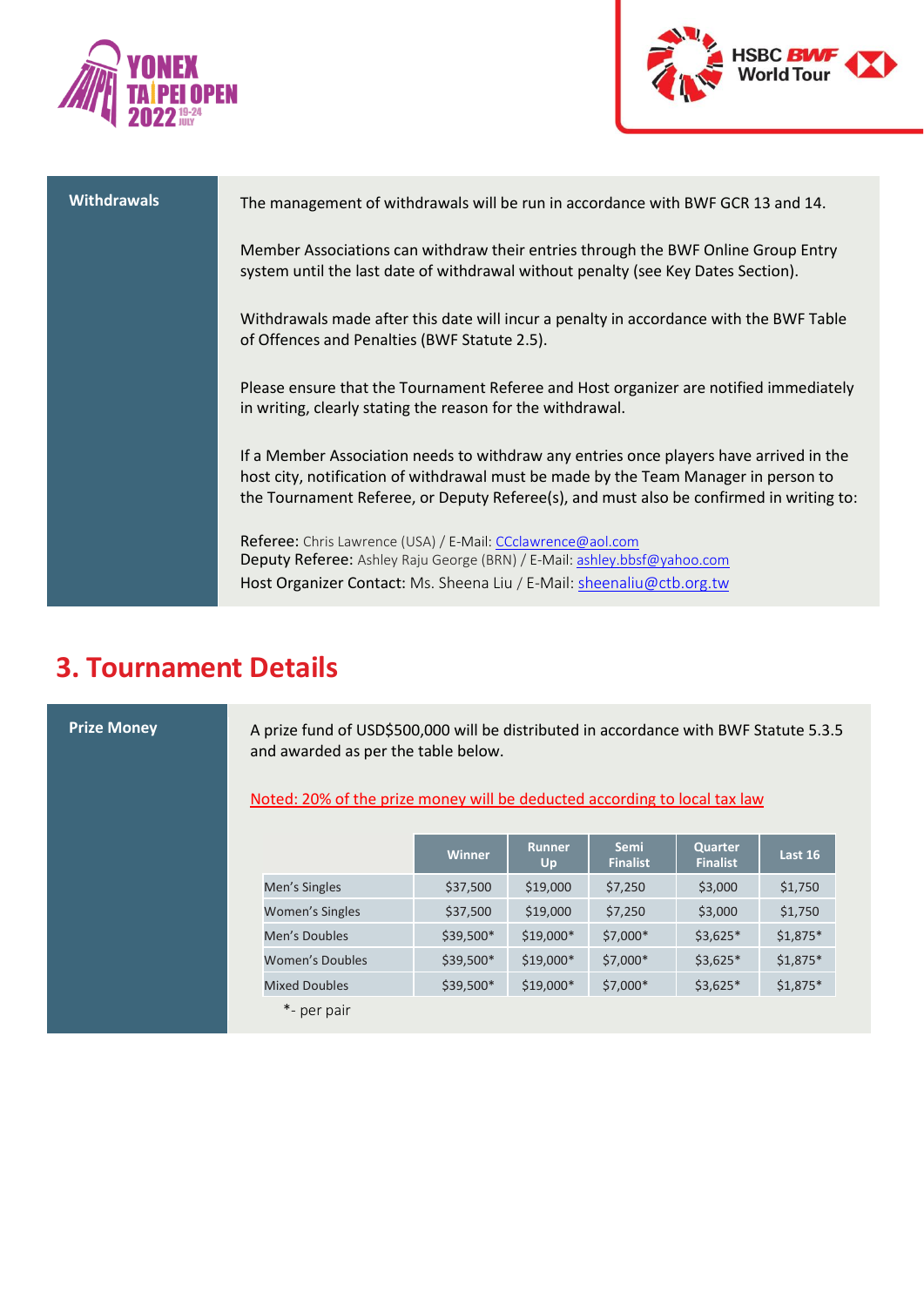



| <b>Competition</b><br><b>Schedule</b> | Day                                                  | Event                                                                                                                                                                                                                                                                                                                                                                                                                                                                                                                                                 | Round             | Courts         | <b>Doors</b><br>Open | <b>Play Times</b> |
|---------------------------------------|------------------------------------------------------|-------------------------------------------------------------------------------------------------------------------------------------------------------------------------------------------------------------------------------------------------------------------------------------------------------------------------------------------------------------------------------------------------------------------------------------------------------------------------------------------------------------------------------------------------------|-------------------|----------------|----------------------|-------------------|
|                                       | Tuesday                                              | MS/WS/MD/WD/XD                                                                                                                                                                                                                                                                                                                                                                                                                                                                                                                                        | Qualifying        | 4              | 08:00                | 09:00-15:00       |
|                                       | 19 Jul                                               | XD*                                                                                                                                                                                                                                                                                                                                                                                                                                                                                                                                                   | 32                | $\overline{4}$ | 15:00                | 16:00-20:00       |
|                                       | Wednesday<br>20 Jul                                  | MS/WS/MD/WD/XD                                                                                                                                                                                                                                                                                                                                                                                                                                                                                                                                        | 32                | 4              | 08:00                | 09:00-22:00       |
|                                       | Thursday<br>21 Jul                                   | MS/WS/MD/WD/XD                                                                                                                                                                                                                                                                                                                                                                                                                                                                                                                                        | 16                | 4              | 11:00                | 12:00-20:00       |
|                                       | Friday<br>22 Jul                                     | MS/WS/MD/WD/XD                                                                                                                                                                                                                                                                                                                                                                                                                                                                                                                                        | Quarter<br>Finals | 3              | 14:00                | 15:00-22:00       |
|                                       | Saturday<br>23 Jul                                   | MS/WS/MD/WD/XD                                                                                                                                                                                                                                                                                                                                                                                                                                                                                                                                        | Semi Finals       | 2              | 11:00                | Start at 12:00    |
|                                       | Sunday<br>24 Jul                                     | MS/WS/MD/WD/XD                                                                                                                                                                                                                                                                                                                                                                                                                                                                                                                                        | Finals            | $\mathbf 1$    | 11:00                | Start at 12:00    |
|                                       |                                                      | * XD Main Draw to be played in the afternoon after qualifying, except the<br>matches with the players from the XD Qualifying Round.<br>Finalists of Singapore Open will play their main draw match on Wednesday.<br>Times and order of play may be changed at the discretion of the Tournament<br>Referee, and all end times are approximate.                                                                                                                                                                                                         |                   |                |                      |                   |
| <b>Official Shuttle</b>               | YONEX AS 50                                          |                                                                                                                                                                                                                                                                                                                                                                                                                                                                                                                                                       |                   |                |                      |                   |
| <b>Practice Facilities</b>            | <b>Practice Facility Information:</b><br>· Schedule: | • Location: Taipei Gymnasium<br>• Number of Courts: 8 courts<br>• Schedule: Monday, 18 <sup>th</sup> Jul to Saturday, 23 <sup>rd</sup> Jul 9:00-17:00<br>Sunday, 24 <sup>th</sup> Jul 9:00-12:00<br><b>Competition Courts Information:</b><br>Monday, 18 <sup>th</sup> July 09:00-20:00<br>Thursday, 21 July: 08:00-10:00<br>Friday, 22 <sup>nd</sup> July 09:00-13:00<br>Saturday, 23rd July to Sunday, 24 <sup>th</sup> July 08:00-10:00<br>• Will be arranged upon players' arrival according to the size of the team.<br>• Court Mat Color: Green |                   |                |                      |                   |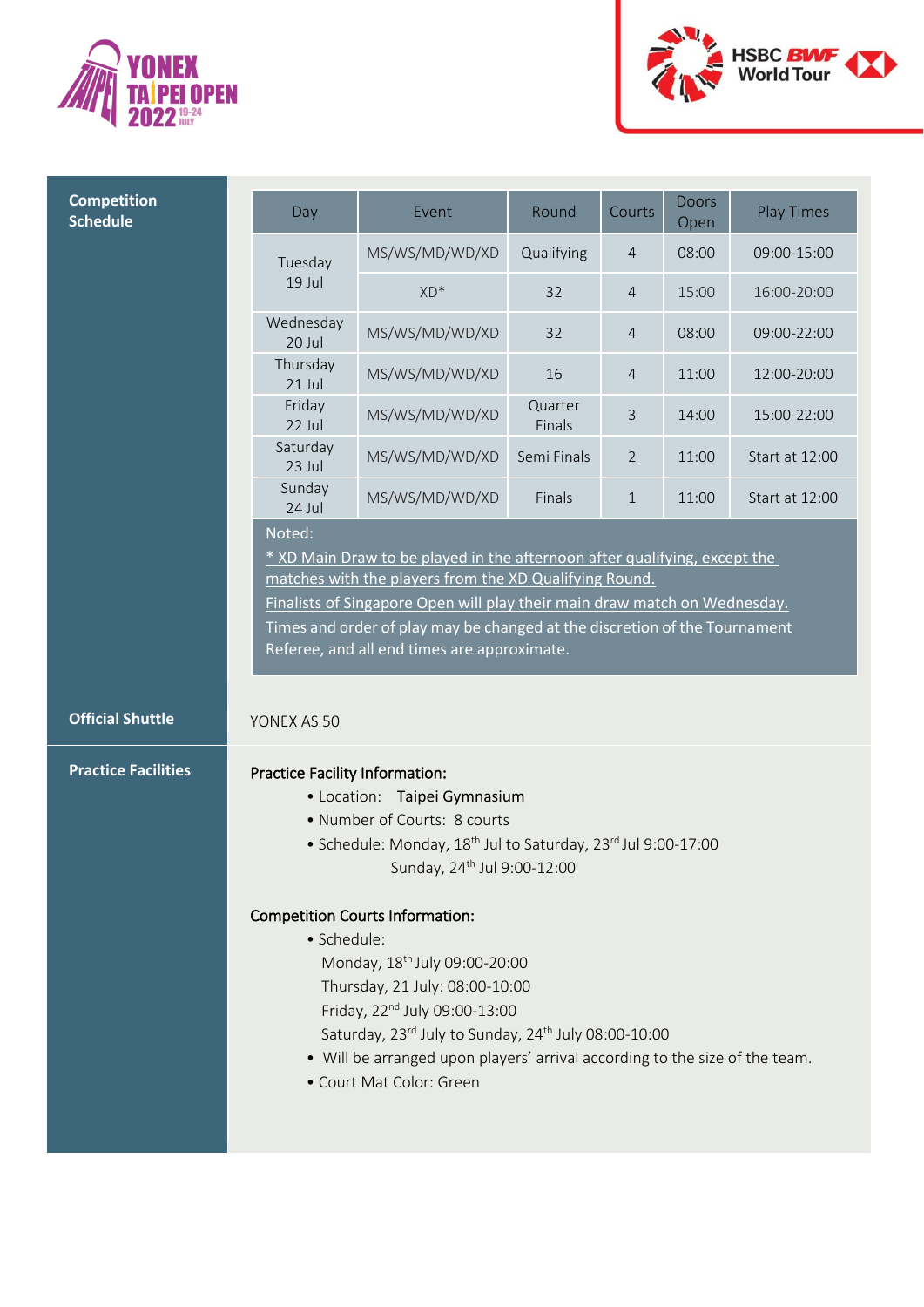



|                                         | Warmup Courts Information: 2 courts                                                                                                                                                                                                                                                                                                                                                                                                                                                                                                                                                                                                   |
|-----------------------------------------|---------------------------------------------------------------------------------------------------------------------------------------------------------------------------------------------------------------------------------------------------------------------------------------------------------------------------------------------------------------------------------------------------------------------------------------------------------------------------------------------------------------------------------------------------------------------------------------------------------------------------------------|
|                                         | Practice Shuttles Information: 3 shuttlecocks per player                                                                                                                                                                                                                                                                                                                                                                                                                                                                                                                                                                              |
|                                         | Please complete and return the Practice form to Ms. Elaine Ko (elaineko@ctb.org.tw)<br>by Monday, 13 <sup>th</sup> June 2022.                                                                                                                                                                                                                                                                                                                                                                                                                                                                                                         |
| <b>Player Facilities</b>                | Player Lounge Information:<br>• Location: 1F at the main Venue<br>• Schedule: 9:00 to 18:00<br>• Facilities Description: water (Other subject to the Covid-19 government<br>regulations)<br><b>Stringing Services:</b><br>• Location: Yonex Booth (next to the main stage)<br>• Schedule:<br>· Cost: YONEX Rackets - free<br>Other Brands - USD 25 (appr. NTD 750)                                                                                                                                                                                                                                                                    |
| <b>Team Managers'</b><br><b>Meeting</b> | The Team Managers' Meeting will be held at the following:<br>• Date: Monday, 18 <sup>th</sup> July 2022<br>• Time: 16:00 hrs<br>• Location: B1 at S Hotel.<br>It is mandatory for all participating Member Associations (represented by designated<br>Team Manager) to attend the Team Managers' Meeting. Member Associations will be<br>penalized for failing to attend, in accordance with the BWF Table of Offences and<br>Penalties (BWF Statute 2.5).<br>Member Associations are allowed to request representation by another Member<br>Association, provided that the Tournament Referee is notified in advance and<br>approve. |
| <b>Umpire Briefing</b>                  | The Umpire Briefing will be held at the following:<br>• Date: Monday, 18 <sup>th</sup> July 2021<br>• Time: 15:00 hrs<br>• Location: B1 at S Hotel                                                                                                                                                                                                                                                                                                                                                                                                                                                                                    |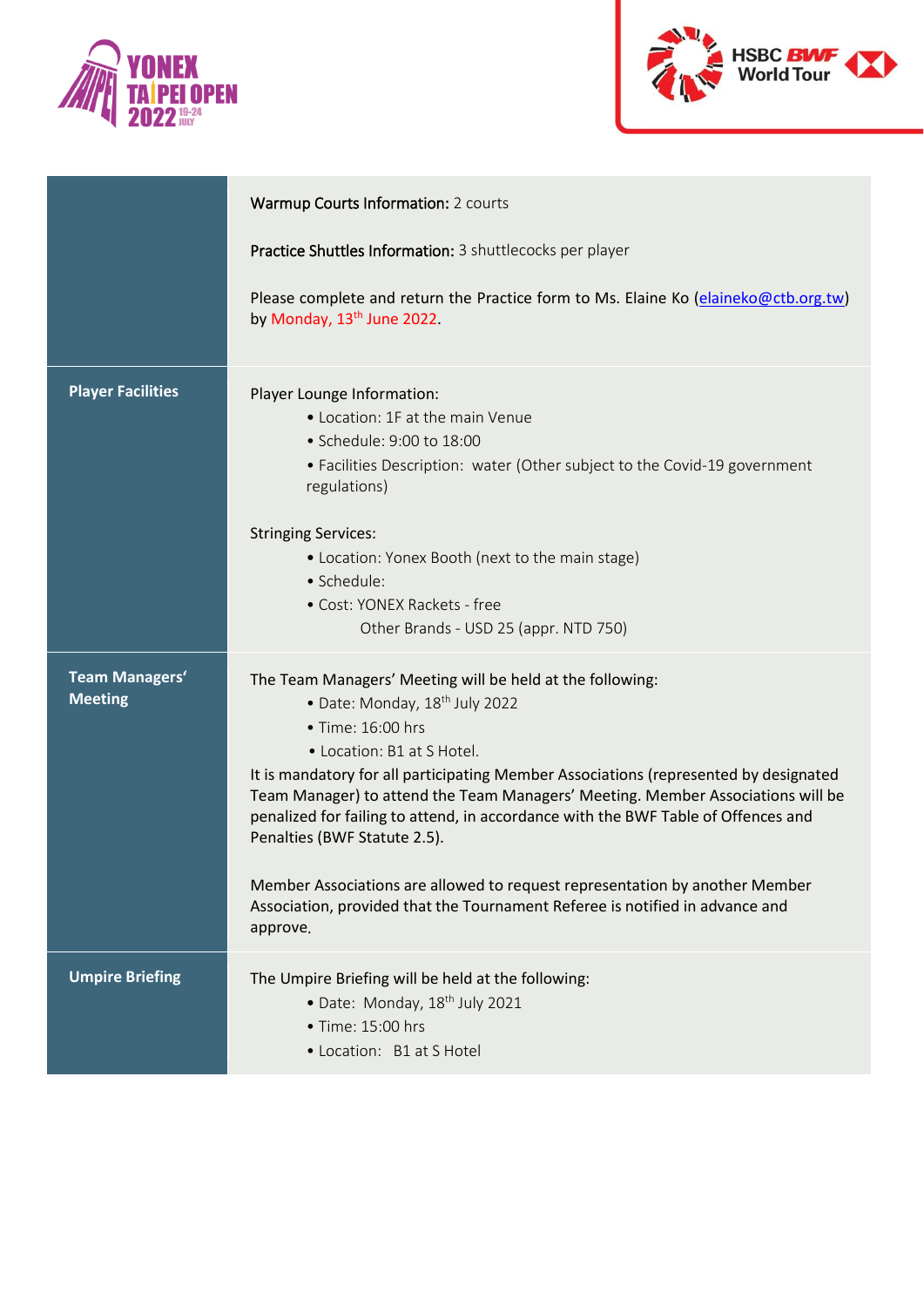



| <b>Presentation</b><br><b>Ceremonies</b> | finalists.                                                                                                                                                          |                                                          | All prize ceremonies will take place on Sunday, $24th$ July 2022, immediately after the<br>conclusion of each final. Medals/trophies/other will be presented to all champions and                                                                              |
|------------------------------------------|---------------------------------------------------------------------------------------------------------------------------------------------------------------------|----------------------------------------------------------|----------------------------------------------------------------------------------------------------------------------------------------------------------------------------------------------------------------------------------------------------------------|
|                                          | ceremony protocol.                                                                                                                                                  |                                                          | In accordance with Player Commitment Regulations (BWF Statue 5.3.6), all players<br>participating in the finals of a tournament must attend the final ceremonies directly<br>after the match or must follow the instructions given by the organizers regarding |
|                                          | Clothing worn during the ceremony must be in accordance with the BWF GCR.                                                                                           |                                                          | No equipment, including rackets and flags, are allowed to be brought onto the podium.                                                                                                                                                                          |
| <b>Accreditation</b>                     | photographic accreditation.                                                                                                                                         |                                                          | Access to Tournament venues and other services is provided through personalized and                                                                                                                                                                            |
|                                          | player's name to Ms. Elaine Ko (elaineko@ctb.org.tw) by Monday, 13 <sup>th</sup> June 2022.                                                                         |                                                          | Please complete and return the accreditation form with photographs saved by the                                                                                                                                                                                |
|                                          | <b>Please Note:</b><br>of practice.)                                                                                                                                |                                                          | Accreditation will only be issued after a player/entourage/official after receiving the<br>negative Covid-19 PCR test results. (You will receive the accreditation at the first time                                                                           |
|                                          | The number of complimentary accreditations passes available for Team Officials is<br>dependent on the number of competing players from the same Member Association. |                                                          |                                                                                                                                                                                                                                                                |
|                                          | <b>Number of Member</b><br><b>Association Players</b>                                                                                                               | <b>Number of Team Officials</b><br><b>Accreditations</b> |                                                                                                                                                                                                                                                                |
|                                          | Up to 5 players                                                                                                                                                     | $\overline{2}$                                           |                                                                                                                                                                                                                                                                |
|                                          | 6-10 players                                                                                                                                                        | 3                                                        |                                                                                                                                                                                                                                                                |
|                                          | 11-16 players                                                                                                                                                       | 4                                                        |                                                                                                                                                                                                                                                                |
|                                          | 17-25 players                                                                                                                                                       | 5                                                        |                                                                                                                                                                                                                                                                |
|                                          | Over 25 players                                                                                                                                                     | 6                                                        |                                                                                                                                                                                                                                                                |
|                                          |                                                                                                                                                                     |                                                          |                                                                                                                                                                                                                                                                |
|                                          | Association, and payable at the tournament.                                                                                                                         |                                                          | A limited number of additional accreditations passes for approved Team Officials will<br>be available for purchase at a fee of USD\$100, charged to the respective Member                                                                                      |
|                                          | occasion, charged to the respective Member Association.                                                                                                             |                                                          | The fee to replace any lost or damaged accreditation passes will be USD\$100 on each                                                                                                                                                                           |
|                                          |                                                                                                                                                                     |                                                          | The tournament reserves the right to refuse entry into any accredited venue or area as                                                                                                                                                                         |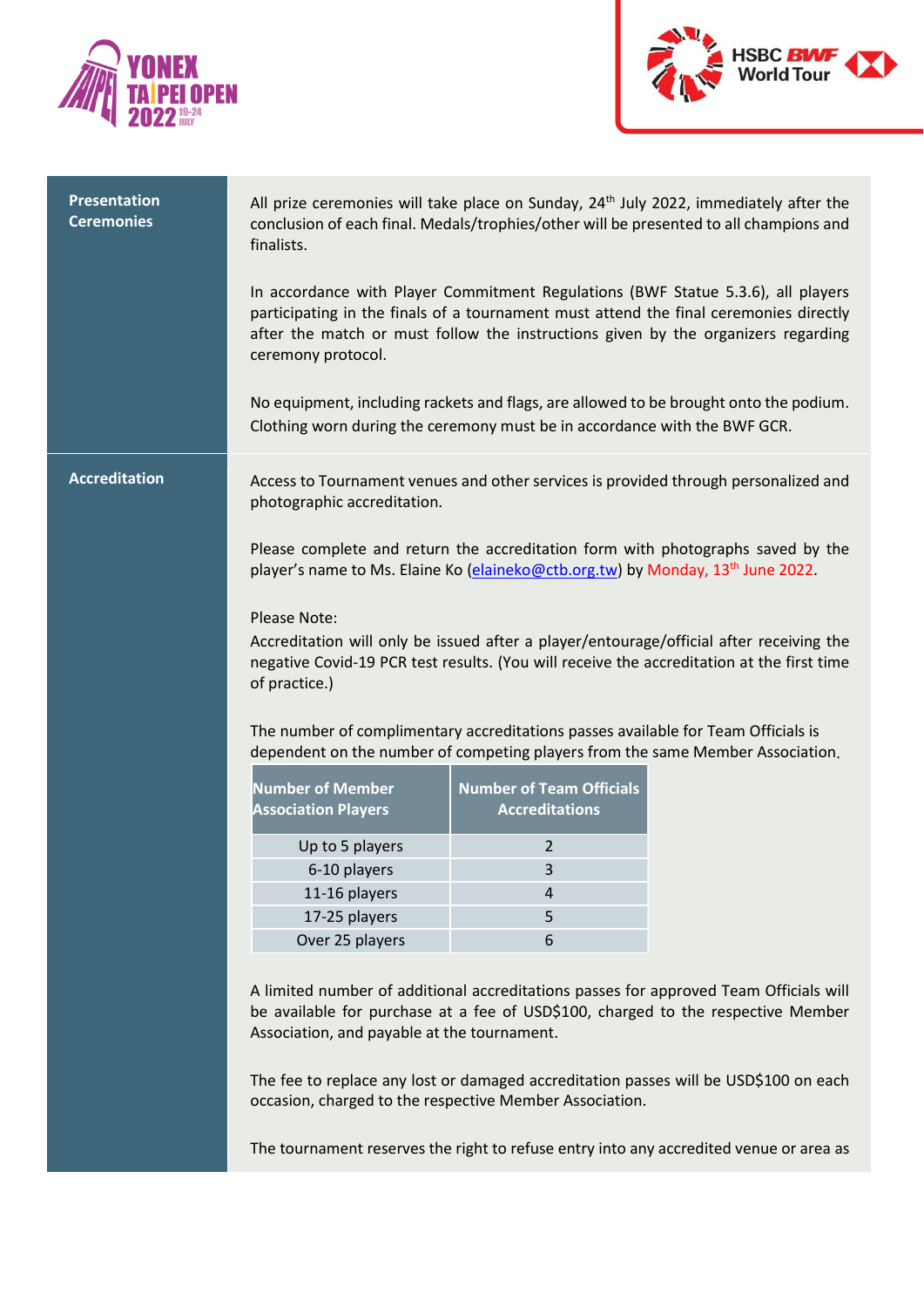



|                                                                                                    | a result of damaged or missing accreditation.                                                                                                                                                                                                      |
|----------------------------------------------------------------------------------------------------|----------------------------------------------------------------------------------------------------------------------------------------------------------------------------------------------------------------------------------------------------|
|                                                                                                    | The fraudulent use of accreditation is strictly prohibited, and will result in access rights<br>being removed, and penalties being applied.                                                                                                        |
|                                                                                                    | Note: The accreditation will be delivered to the room by staff.                                                                                                                                                                                    |
| <b>Medical Services</b>                                                                            | A medical officer and physiotherapist service will be available during the tournament,<br>free of charge to players.                                                                                                                               |
| <b>Anti-Doping</b>                                                                                 | Doping control in badminton, in accordance with BWF Anti-Doping Regulations, is<br>conducted out- of-competition and in-competition with the collection of urine and/or<br>blood samples.                                                          |
|                                                                                                    | Athletes are responsible for any substance found in their body. Before an athlete takes<br>any medication, they should check with their doctor, and if necessary, get a Therapeutic<br>Use Exemption (TUE).                                        |
|                                                                                                    | For more information about anti-doping, please visit the BWF website:<br>https://corporate.bwfbadminton.com/integrity/anti-doping-overview/                                                                                                        |
| <b>Badminton</b><br>Integrity                                                                      | Section 2.4 of the BWF Statutes (Code of Conduct in Relation to Betting, Wagering and<br>Irregular Match Results) relates to anti-corruption and anti-match manipulation, and<br>this code applies to all participants at this tournament.         |
|                                                                                                    | To protect the integrity of BWF sanctioned tournaments, participants are not allowed<br>to bet in any way on badminton matches, respect the principle of fair play, and shall<br>not attempt to influence the course or result of a game or match. |
|                                                                                                    | Every person has an obligation to report to the BWF any approaches by anyone to<br>gather inside information or to change the outcome of a matches.                                                                                                |
|                                                                                                    | For more information, please refer to BWF's website:<br>https://corporate.bwfbadminton.com/integrity/anti-match-fixing-overview/                                                                                                                   |
| <b>Compliance with</b><br><b>General</b><br><b>Competition</b><br><b>Regulations Clause</b><br>7.9 | GCR 7.9:<br>"In making or authorizing entries, the Member concerned is reconfirming its<br>acceptance, and acceptance by the Players being entered, of the BWF's regulations<br>and Disciplinary processes."                                       |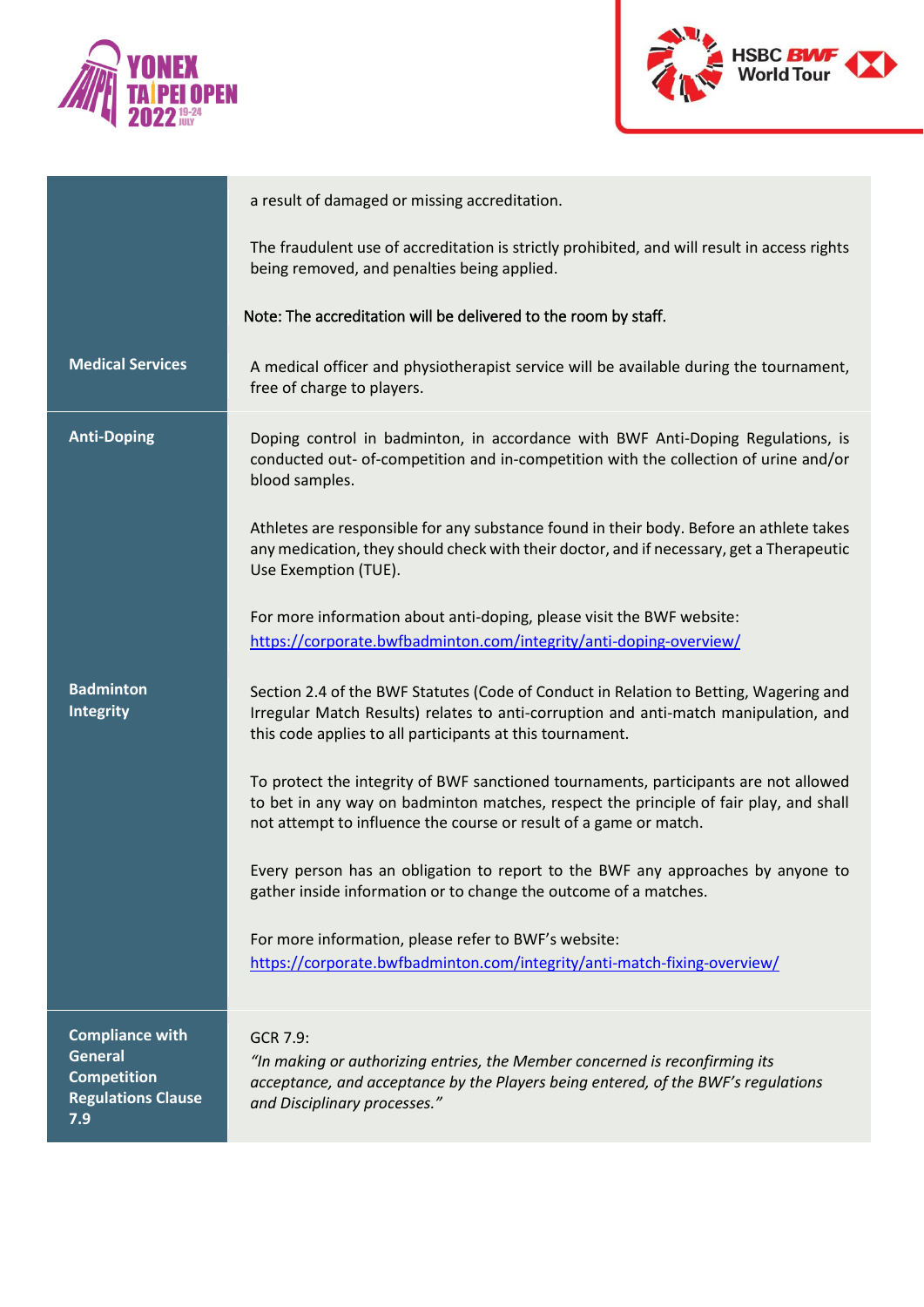



### **4. Travel & Visa Details**

| <b>Transportation</b> | Airport transportation between the official hotel and the airport will only be provided<br>for players staying at the official hotel, and the following transportation hubs:<br>• Taoyuan International Airport (TPE)<br>• Taipei Songshan Airport (TSA)<br>To request transportation, please complete and return the Transportation Request Form<br>to Ms. Sheena Liu (sheenaliu@ctb.org.tw) by Monday, 20 <sup>th</sup> June 2022.<br>There will be transportation arranged between the official hotel, practice court and<br>competition venue. The schedule will be published at the lobby of the official hotel. The<br>schedule will follow by your practice time.                                                                         |
|-----------------------|--------------------------------------------------------------------------------------------------------------------------------------------------------------------------------------------------------------------------------------------------------------------------------------------------------------------------------------------------------------------------------------------------------------------------------------------------------------------------------------------------------------------------------------------------------------------------------------------------------------------------------------------------------------------------------------------------------------------------------------------------|
| <b>Visas</b>          | ALL PARTICIPANTS MUST APPLY FOR VISA TO ENTER CHINESE TAIPEI.<br>CTBA will provide a VISA support letter to each participant once the VISA Application<br>form has been submitted by the Member Association.<br>The following documents are required for the application:<br>1. Visa Application Form<br>2. Color pdf passport file<br><b>Vaccine certificate</b><br>З.<br><b>Electronic flight ticket</b><br>4.<br>Please complete and return the Visa Application Form with all the above documents to<br>Ms. Elaine Ko (elaineko@ctb.org.tw) as soon as possible, latest by Monday, 20 <sup>th</sup> June<br>2022. Failure to provide the required information by the above deadline may result in<br>the application to be delayed/rejected. |
|                       | After the submission of the application, CTBA will provide participants with a support<br>letter which will can be used for the visa application at the respective Embassies.<br><b>The overseas offices link:</b><br>https://en.mofa.gov.tw/OverseasOfficeLink.aspx?n=1573&sms=957<br>Please complete and return the Visa Support Request Form with color pdf passport file<br>to Ms. Elaine Ko (elaineko@ctb.org.tw) by Friday, 10 <sup>th</sup> June 2022.<br>The tournament host and hosting Member Association will only communicate with a<br>Member Association.                                                                                                                                                                          |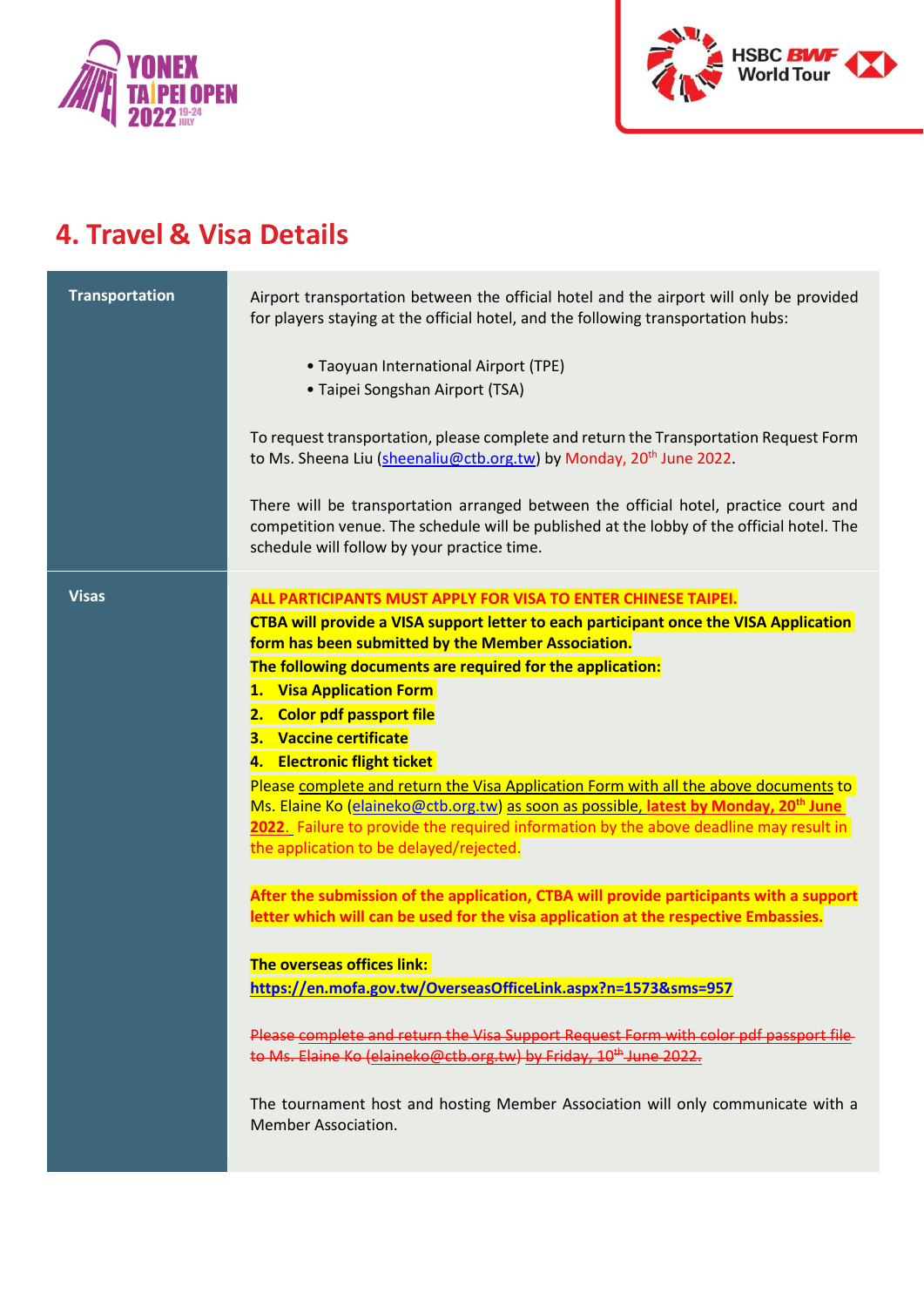



The tournament host and hosting Member Association accepts no responsibility for withdrawals made due to late or refused visa applications.

It is the responsibility of the Member Association to apply for the necessary visas in sufficient time, and all matters should be directed to the Embassy in charge.

**NOTED: For players and team officials holding passports of People's Republic of China, please start your visa application at least 45 working days before to ensure that the visa can be received in time.**

### **COVID-19 Important Information**

| <b>Guidance</b>                                 | Considering that the entry and exit regulations of each country may be changed at any<br>time according to the epidemic situation, we urge that passengers have to check the<br>relevant regulations on entry or transit in each country before taking the flight, and<br>follow the latest official regulations issued by the governments of various countries. |
|-------------------------------------------------|------------------------------------------------------------------------------------------------------------------------------------------------------------------------------------------------------------------------------------------------------------------------------------------------------------------------------------------------------------------|
|                                                 | The following link provides information on visiting Chinese Taipei:<br>https://infopages.traveldoc.aero/Information/Coronavirus                                                                                                                                                                                                                                  |
| <b>Pre-Arrival Information</b>                  | All participants are required to take a PCR test 48 hours prior to departure to Chinese<br>Taipei. The negative test result must be shown at the airport upon check-in, as well as<br>upon arrival at the border control.                                                                                                                                        |
|                                                 | It is also a requirement for the local players/entourage to show a negative PCR test<br>result 48 hours prior to checking-in to the official hotel.                                                                                                                                                                                                              |
| <b>Arrival of participating</b><br><b>Teams</b> | The tournament will be organized following a strict bubble protocol.                                                                                                                                                                                                                                                                                             |
|                                                 |                                                                                                                                                                                                                                                                                                                                                                  |
|                                                 | Upon arrival a mandatory PCR test will be carried out at the airport. After taking the test,<br>participants will be transported to the official hotel.                                                                                                                                                                                                          |
|                                                 | <b>Fully vaccinated participants</b><br>$\boxed{a}$                                                                                                                                                                                                                                                                                                              |
|                                                 | Fully vaccinated participants are required to undergo a mandatory 2-days quarantine                                                                                                                                                                                                                                                                              |
|                                                 | period. The check-in date will count as "Day O". The following day will be "Day 1" and                                                                                                                                                                                                                                                                           |
|                                                 | these two days must be spent in full isolation - leaving the room is not permitted and<br>all meals will be served in the room directly.                                                                                                                                                                                                                         |
|                                                 | From "Day 2" onwards participants will be allowed to leave their room to go to the                                                                                                                                                                                                                                                                               |
|                                                 | practice hall or the competition venue only, given that their arrival PCR test result is                                                                                                                                                                                                                                                                         |
|                                                 | confirmed as negative. However, when in the hotel, it is mandatory for all participants<br>to stay in their rooms, meals will be continued to be served in the room only.                                                                                                                                                                                        |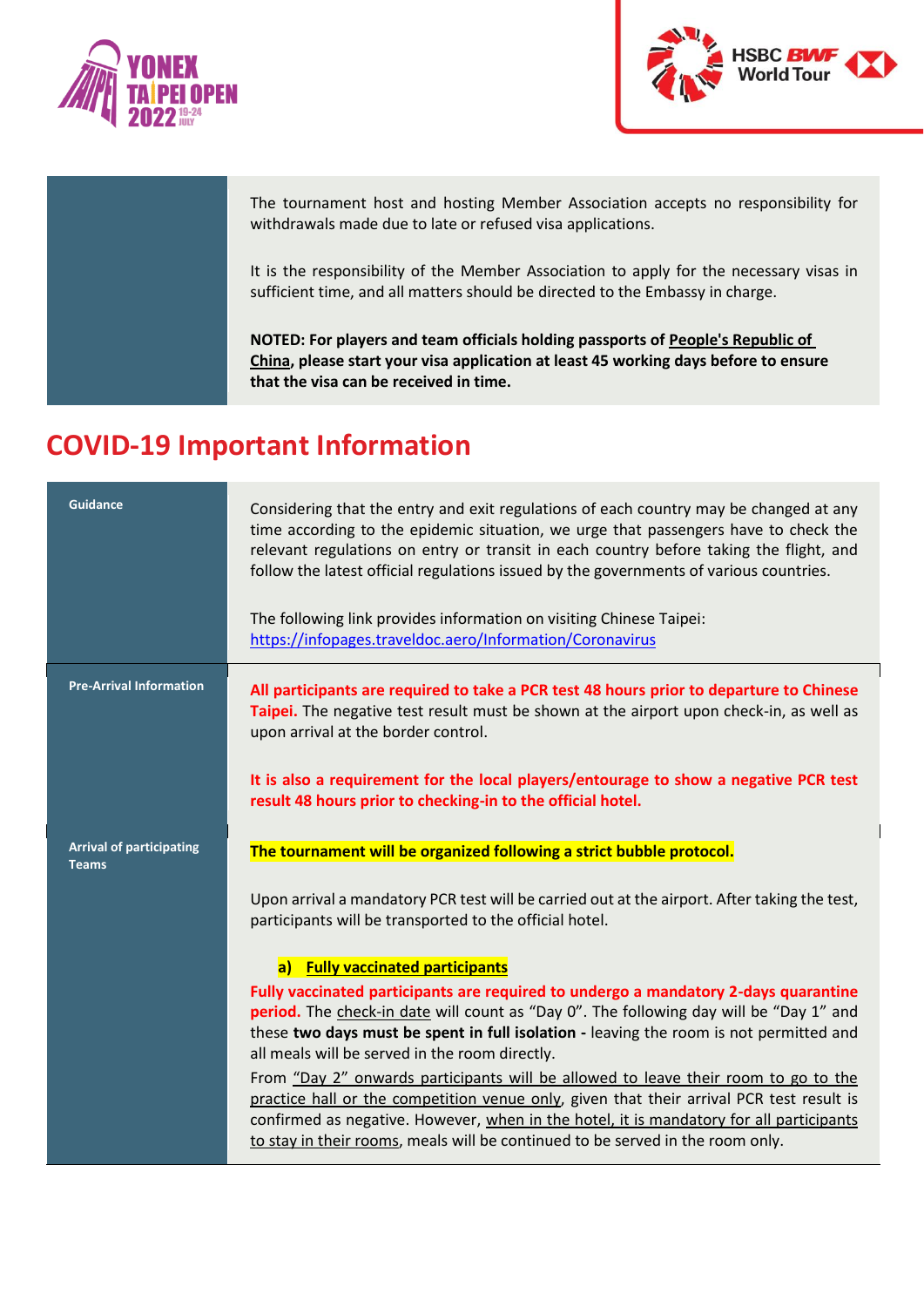



The official practice commences on Monday, 18 July. **Arrival timeline – Qualification and reserve list players**

Players must arrive to Chinese Taipei on time for their on-arrival PCR test result to be received before the start of the Team Managers Meeting. The PCR test result can take up to 24 hours to receive. There is also a mandatory 2-days quarantine period, when leaving the room is not permitted (as mentioned above), kindly factor these in for your arrival.

#### **Arrival timeline – Main draw players**

Main draw players must arrive to Chinese Taipei on time for their on-arrival PCR test results to be received before their first scheduled match. There is also a mandatory 2 days quarantine period, when leaving the room is not permitted (as mentioned above), kindly factor these in for your arrival.

*Example: A pair playing in the XD main draw on Tuesday, 19 July must arrive to Taipei latest on Sunday, 17 July (Day 0); quarantine on 17 and 18 July (Day 0 and Day 1) and will be allowed to visit the practice hall and competition venue on 19 July (Day 2) onwards.*

#### **b) Not fully vaccinated/unvaccinated participants**

**Participants, who are not fully vaccinated or unvaccinated** must follow the government regulations for entry, they **must undergo a 7 days mandatory quarantine** at the official hotel followed by an antigenic test before joining the bubble. If the antigen test result is negative, the participant will be able to join the bubble.

**The arrival date for not fully vaccinated/unvaccinated participants must be by 9 July. The 7 days quarantine will end on 16 July. Participants will join the bubble on 16 July and start their 2-day mandatory quarantine (16 and 17 July), leaving the room for practice will be permitted from 18 July onwards.**

#### **Fully vaccinated:**

At least 2 weeks (14 days) after your second dose of an accepted vaccine. The accepted vaccine list as followed:

- 1. Pfizer-BioNTech 輝瑞
- 2. Moderna 莫德納
- 3. AZ AstraZeneca / Covishield
- 4. Sinopharm 國藥
- 5. Medigen 高端
- **6.** Sinovac 科興
- $7.$  Johnson & Johnson 嬌生 (1 dose)

Any participants who are vaccinated with a vaccine that is not listed above in the accepted vaccine list must follow the rules for unvaccinated/not fully vaccinated participants and must undergo 7 days of mandatory quarantine before joining the bubble.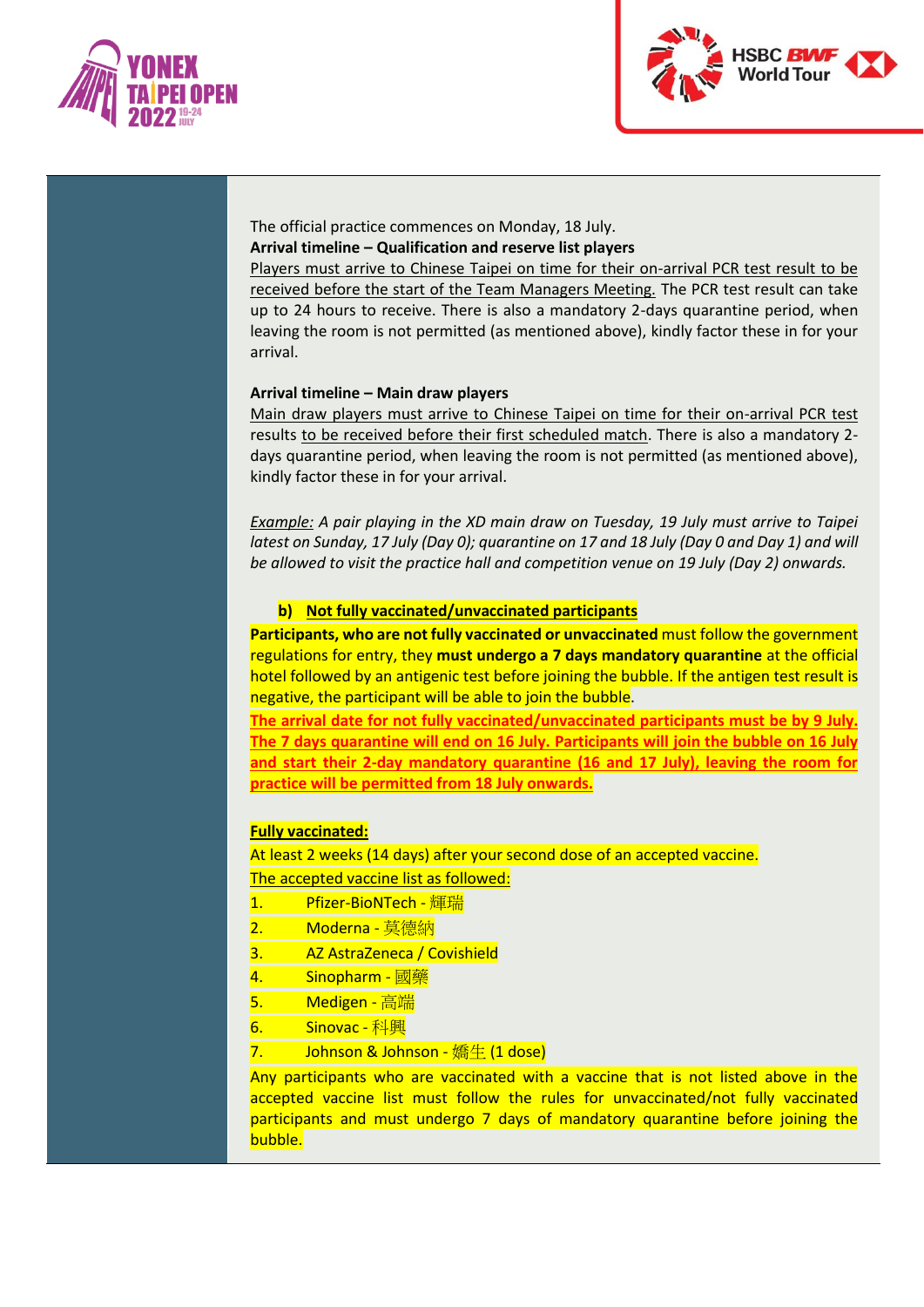



**Covid-19 Protocols The tournament will be organized following a strict bubble protocol and there will be a mandatory 2 days quarantine requirement upon arrival. The mandatory quarantine period not fully vaccinated/unvaccinated participants is 7+2 days.** *See under "Arrival of participating Teams".*

> **Staying in the official hotel is mandatory for all participants, including local players/entourage. Movement will be strictly limited to areas within the bubble: official hotel, competition venue and practice venue and leaving the bubble will not be permitted.**

The participants have to follow the Covid-19 test dates as below:

- Arrival PCR test at the airport (Day 0)
- Daily antigenic test (from Day 1 until departure day)

*The daily antigenic tests will be carried out at the official hotel.* 

Mandatory departure PCR test (prior to travel home/exiting the bubble) *Each participant must undergo a COVID-19 RT-PCR test and get the "Negative" certificate before exiting the bubble/travel home after the tournament. This test will also be carried out in the official hotel.*

#### Departure RT-PCR Test Booking:

Please book the PCR test at least one day before the required testing date at the hotel lobby  $(19<sup>th</sup>$  July to 24th July from  $10:00-12:00$ ).

Participants are to refer to destination country travel rules, and to understand specific requirements (such as Covid-19 testing or quarantine measures) as they may differ according to each country's risk assessments.

In case of a positive test or an identification as direct contact, all associated costs for players/team encourage will be covered by the participant's insurance coverage. The Organizing Committee and/or BWF are not responsible for any insurance costs related to Covid-19 during the tournament.

Please note that as per Chinese Taipei regulations, roommates and doubles partners will be considered as direct contact and will need to isolate regardless of their vaccination status or previous COVID-19 infection.

More information on the exact COVID-19 measures will be released in due course.

### **5. Accommodation Details**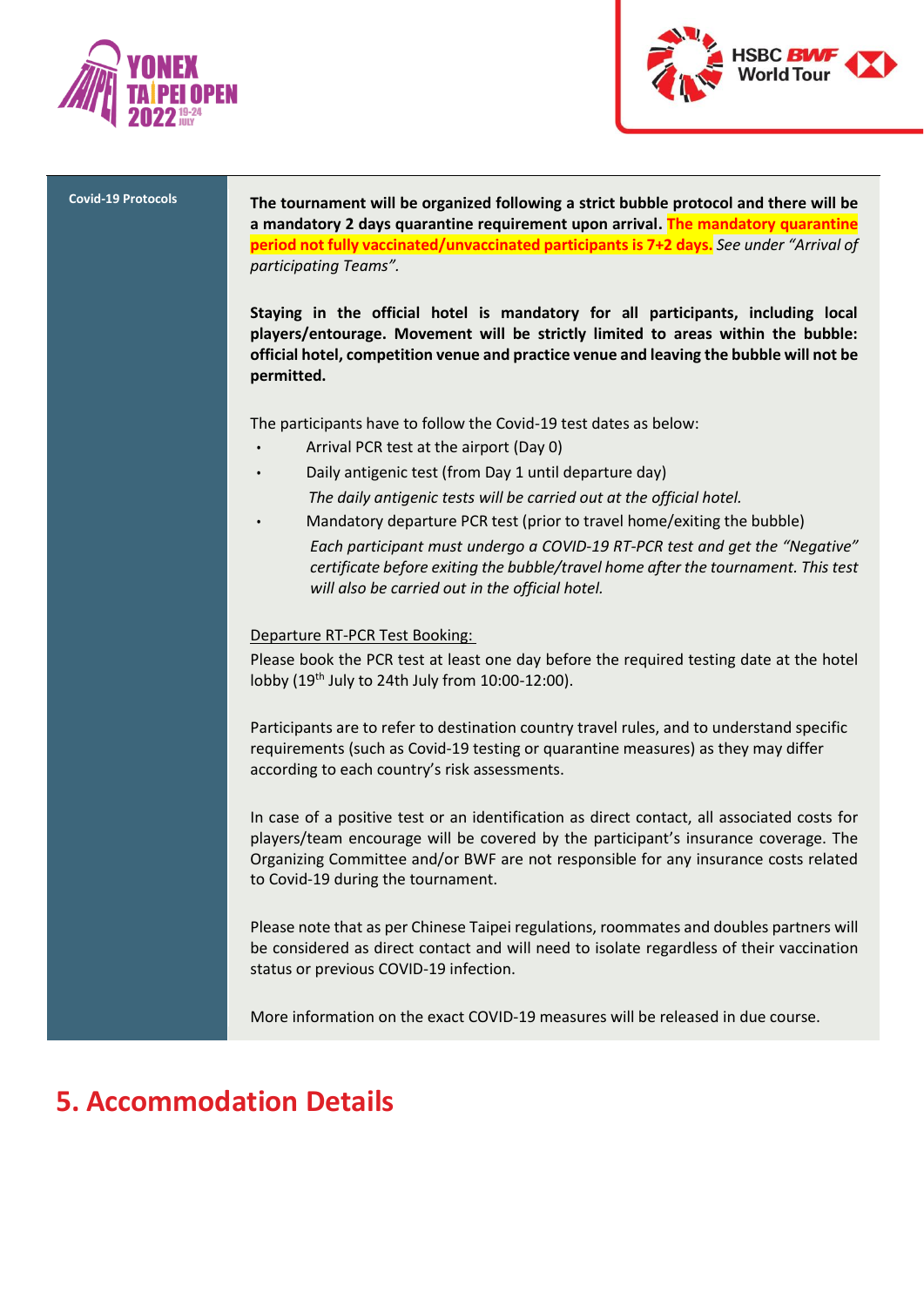



### Official Hotel: S Hotel

### **It is mandatory for all tournament participants to stay in the official hotel.** Address: No. 150, Dunhua N. Rd., Songshan Dist., Taipei City

➢ Single room is 200 USD/room/night (included 3 meals and transportation)

➢ Double/ Twin room is 230 USD/room/night (included 3 meals and transportation)

Please complete and return the Accommodation Request Form to Ms. Sheena Liu [\(sheenaliu@ctb.org.tw\)](mailto:sheenaliu@ctb.org.tw) by Friday, 10<sup>th</sup> June 2022.

First come, first served. The last date to amend your booking is Saturday 18<sup>th</sup> June 2022, and the full payment must be remitted by 28<sup>th</sup> June 2022. There is **No refund** for cancellation.

### **Payment Details:**

Beneficiary name: LEISURE TRAVEL SERVICE CORP. Account No.: 0075210636301 SWIFT Code: BOTPTWTP

### **6. Media Details**

| <b>Player Media</b><br><b>Obligations</b> | It is a condition of entry into BWF sanctioned tournaments that each player, if requested<br>by the BWF, host organizer, or other tournament official, is required to undertake a<br>range of media activities. Please refer to the BWF Player Commitment Regulations for<br>more information (BWF Statute 5.3.6).<br>Member Associations should be prepared to facilitate the attendance of their player(s),<br>if requested. |
|-------------------------------------------|--------------------------------------------------------------------------------------------------------------------------------------------------------------------------------------------------------------------------------------------------------------------------------------------------------------------------------------------------------------------------------------------------------------------------------|
| <b>Media</b><br><b>Accreditation</b>      | Media wishing to attend this tournament must complete and submit the Media<br>Accreditation Request Form, by Monday, 13th June 2022.<br>Due to COVID-19 safety measures access, for photographers, BWF magazine show,<br>Rights Holding Broadcasters (RHB), Host Broadcaster (HB), Non-Rights Holding<br>Broadcasters (Non-RHB) and journalists wishing to take photographs and interview<br>players will be restricted.       |
|                                           | All approved BWF and CTBA photographers will be allowed on the field of play to take<br>photographs. All other photographers will only be able to take photographs from<br>designated areas in the arena.                                                                                                                                                                                                                      |